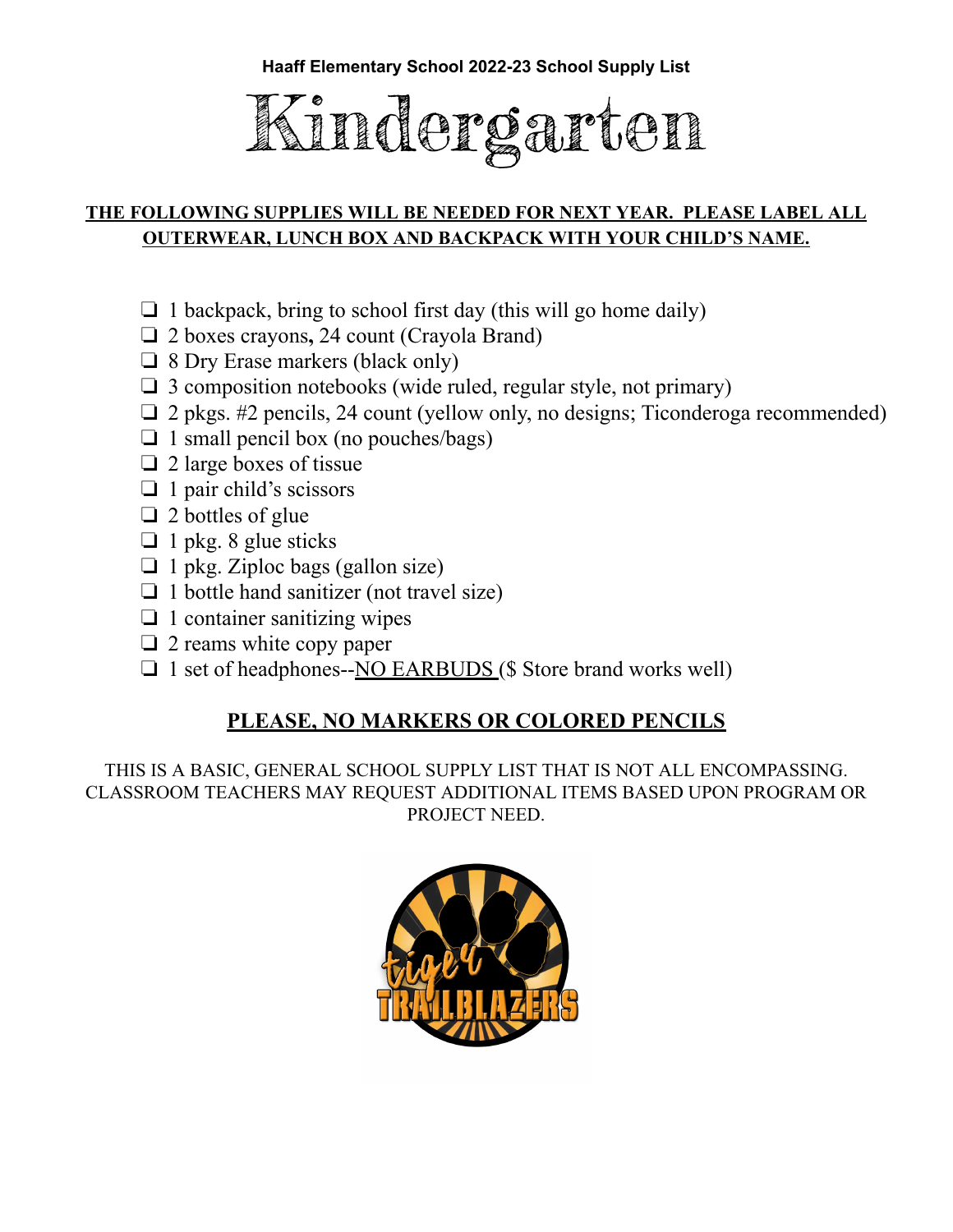

# **THE FOLLOWING SUPPLIES WILL BE NEEDED FOR NEXT YEAR. PLEASE LABEL ALL OUTERWEAR, LUNCH BOX AND BACKPACK WITH YOUR CHILD'S NAME.**

- $\Box$  1 backpack, bring to school first day (this will go home daily)
- ❏ 1 set headphones (\$ Store brand works well) **NO** earbuds
- ❏ 1 bottle hand sanitizer (not travel size)
- $\Box$  1 pkg. sanitizing wipes
- ❏ 1 box Ziploc freezer bags--gallon size
- ❏ 1 ream copy paper
- ❏ 2 spiral notebooks, wide-ruled
- ❏ 1 pair child's scissors
- ❏ 2 boxes crayons, 24 count (Crayola Brand)
- ❏ 2 pkgs. #2 pencils, 24 count (yellow only, no designs; Ticonderoga recommended)
- ❏ 8 Dry Erase markers (black only)
- $\Box$  1 pkg. pink erasers
- ❏ 1 small pencil box (no pouches/bags)
- $\Box$  4 glue sticks
- ❏ 2 large boxes of tissue
- $\Box$  2 folders (2-pocket with prongs)

# **PLEASE, NO MARKERS OR COLORED PENCILS**

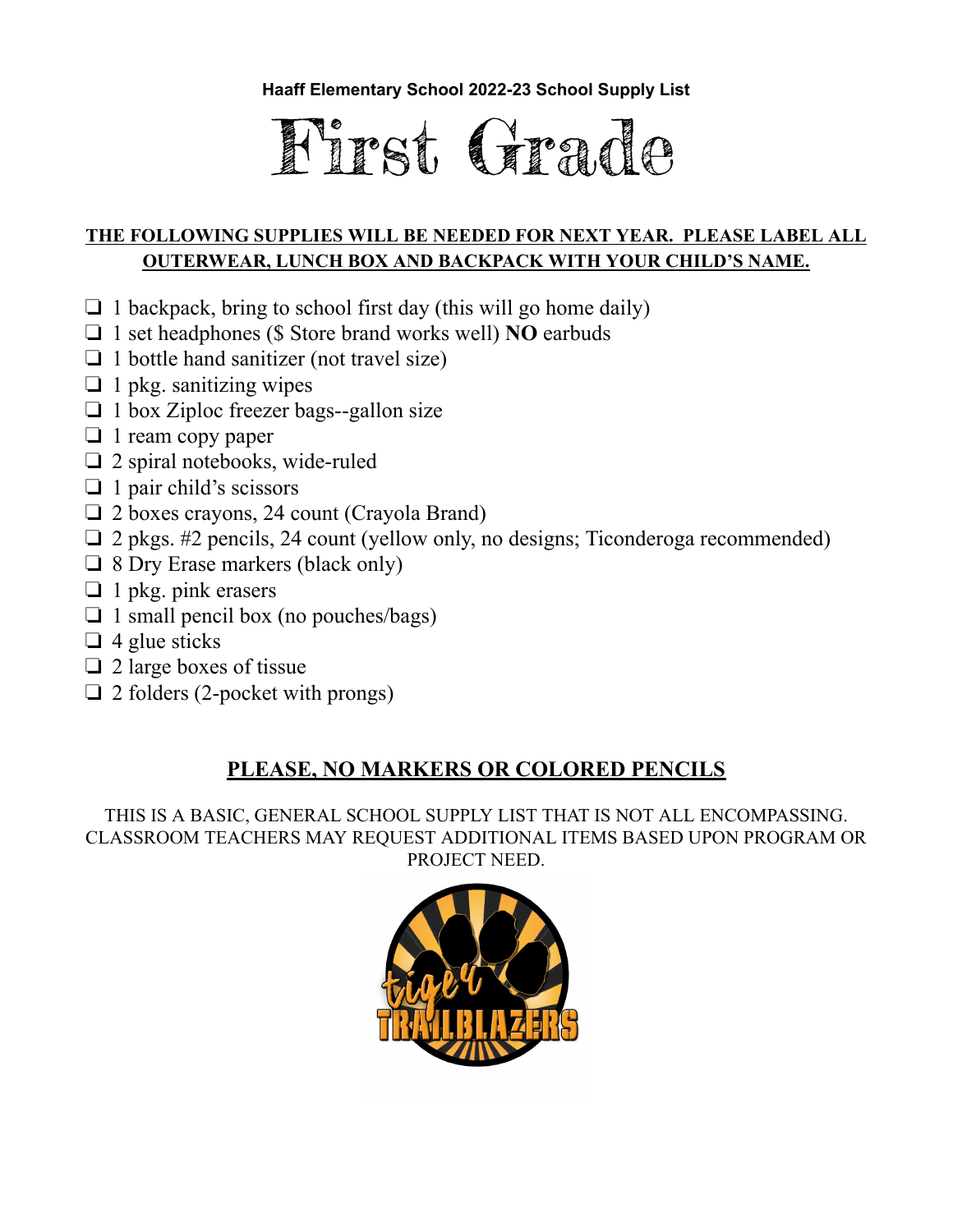

#### **THE FOLLOWING SUPPLIES WILL BE NEEDED FOR NEXT YEAR. PLEASE LABEL ALL OUTERWEAR, LUNCH BOX AND BACKPACK WITH YOUR CHILD'S NAME.**

- $\Box$  1 backpack, bring to school first day (this will go home daily)
- ❏ 1 set headphones (\$ Store brand works well, **NO** earbuds)
- ❏ 1 ream copy paper
- ❏ 1 box crayons, 12 count
- ❏ 3 highlighters (pink, yellow, green)
- ❏ 4 Dry Erase markers (black only)
- ❏ 3 pkgs. #2 pencils, 24 count (yellow only, no designs; Ticonderoga recommended)
- ❏ 2 boxes of tissue
- ❏ 1 pair scissors
- ❏ 1 ruler
- $\Box$  1 pencil bag (no boxes)
- ❏ 1 pkg. wide-ruled loose-leaf notebook paper
- ❏ 2 lg. pink erasers
- ❏ 3 two-pocket folders (green, orange, blue)
- ❏ 1 spiral notebook (one subject, wide-ruled)
- ❏ 1 box Ziploc freezer bags (boys-gallon; girls-quart)
- ❏ 1 water bottle
- ❏ 1 bottle hand sanitizer (not travel size)
- $\Box$  1 pkg. sanitizing wipes

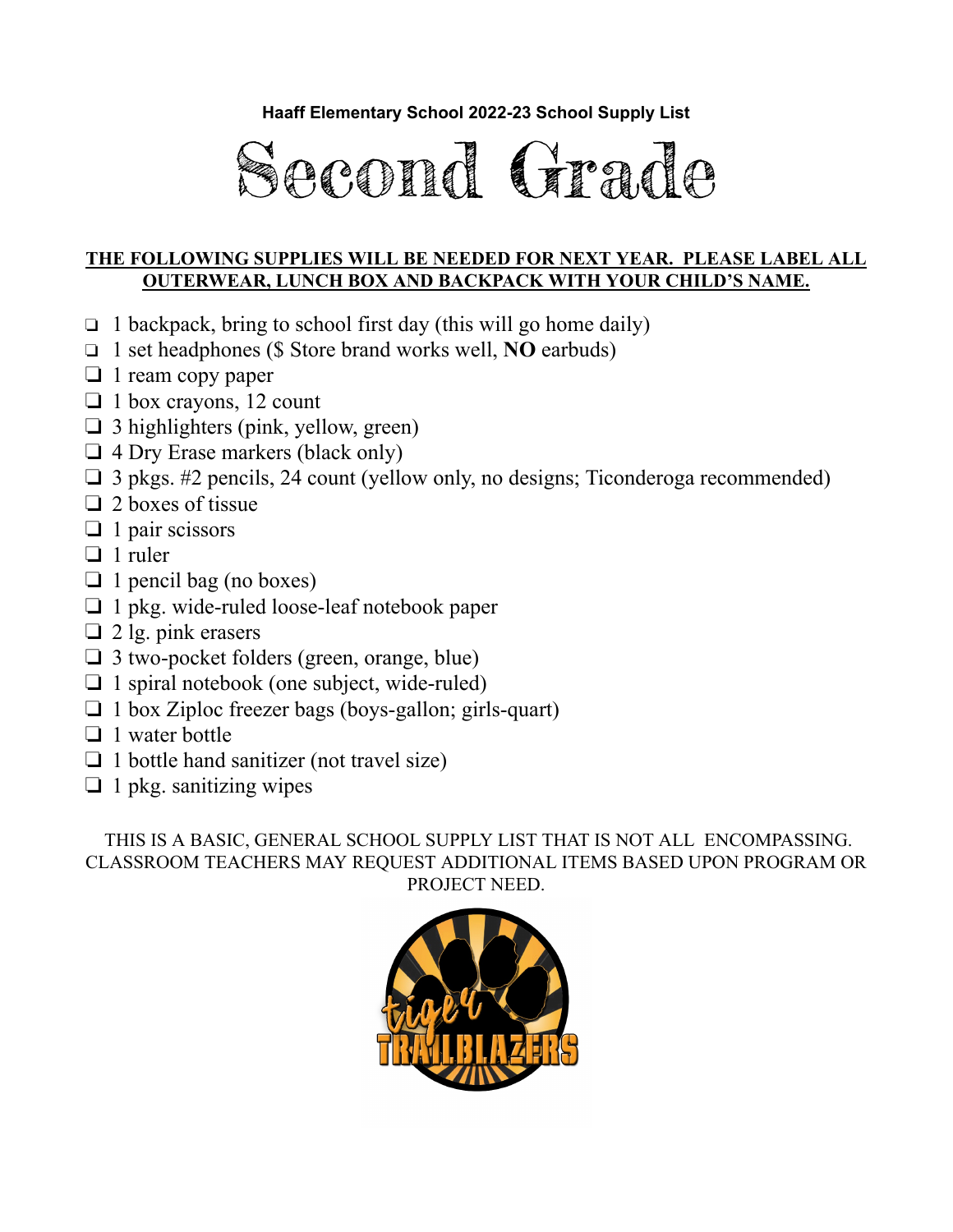# Third Grade

## **THE FOLLOWING SUPPLIES WILL BE NEEDED FOR NEXT YEAR. PLEASE LABEL ALL OUTERWEAR, LUNCH BOX AND BACKPACK WITH YOUR CHILD'S NAME.**

- $\Box$  1 backpack, bring to school first day (this will go home daily)
- $\Box$  1 set of headphones (\$ Store brand works well)
- ❏ 1 ream copy paper
- ❏ 1 pkg. wide-ruled loose-leaf notebook paper
- $\Box$  1 single-subject spiral notebook
- ❏ 1 pkg. colored pencils, 12 count
- ❏ 1 pkg. crayons, 12 count
- ❏ 3 pkgs. #2 pencils, 24 count (yellow only, no designs; Ticonderoga recommended)
- $\Box$  1 small pencil box
- ❏ 2 large boxes of tissue
- ❏ 1 pair scissors
- $\Box$  2 large glue sticks
- ❏ 3 highlighters (pink, yellow, green)
- ❏ 1 ruler (standard and metric)
- ❏ 3 Two-pocket folders (orange, blue, green)
- ❏ 8 Dry Erase markers
- ❏ 1 box Ziploc bags (gallon size)
- ❏ 1 bottle hand sanitizer (not travel size)
- $\Box$  1 pkg. sanitizing wipes

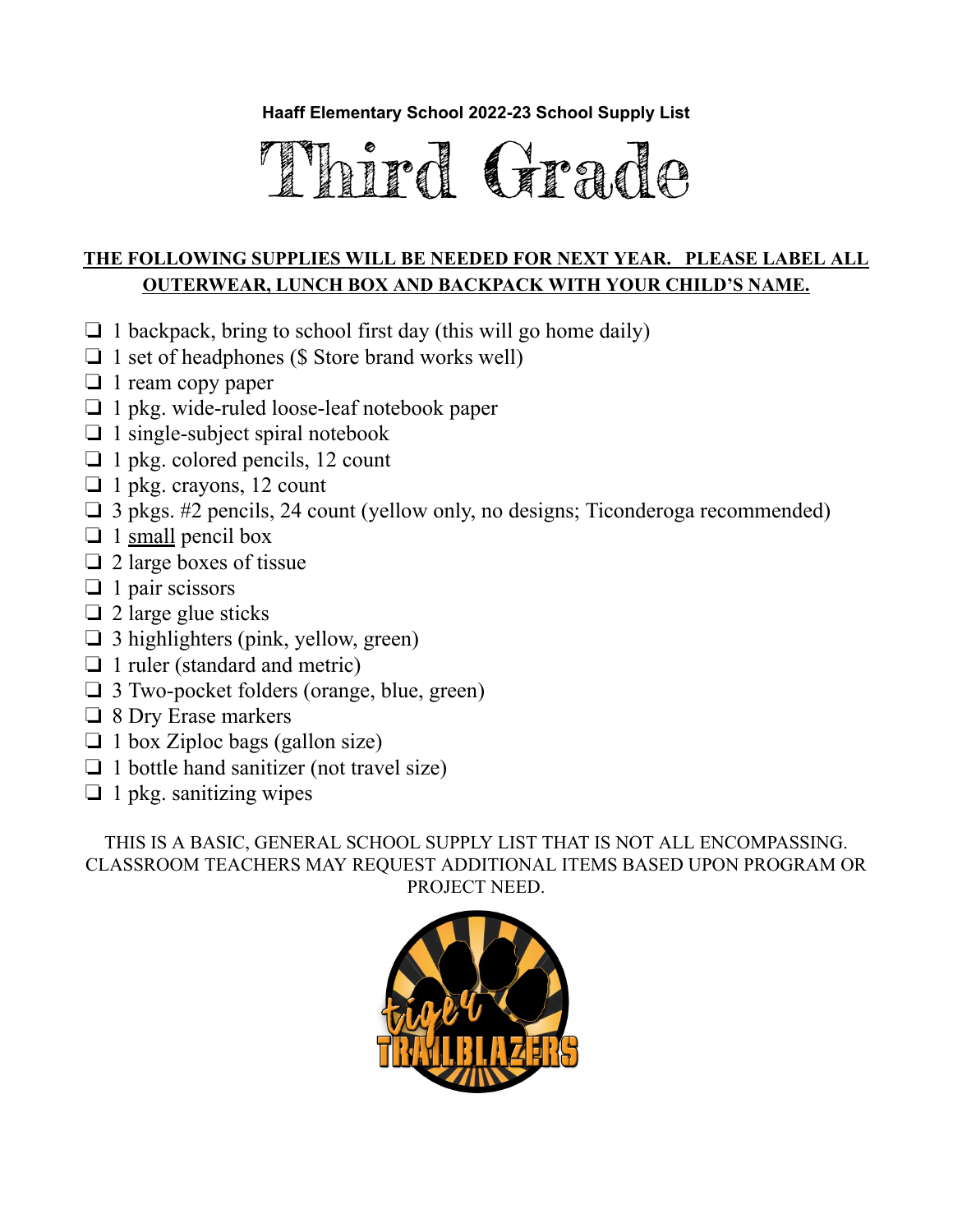

## **THE FOLLOWING SUPPLIES WILL BE NEEDED FOR NEXT YEAR. PLEASE LABEL ALL OUTERWEAR, LUNCH BOX AND BACKPACK WITH YOUR CHILD'S NAME.**

- $\Box$  1 backpack, bring to school first day (this will go home daily)
- ❏ 1 set of headphones (**NO** earbuds--\$ Store brand works well)
- ❏ 1 box Ziploc bags, (boys--gallon size, girls--quart size)
- $\Box$  2 single-subject spiral notebooks (yellow and red)
- ❏ 1 box crayons, 24 count
- ❏ 3 pkgs. #2 pencils, 12 count (yellow only, no mechanical; Ticonderoga recommended)
- $\Box$  1 small pencil box
- $\Box$  1 large box of tissue
- $\Box$  1 pair scissors
- ❏ 1 2-pocket folder
- $\Box$  2 large glue sticks
- ❏ 1 red pen
- ❏ 3 highlighters (pink, yellow, green)
- ❏ 1 ruler (standard and metric)
- ❏ 8 dry erase markers, black
- ❏ 1 bottle hand sanitizer (not travel size)
- $\Box$  1 package sanitizing wipes